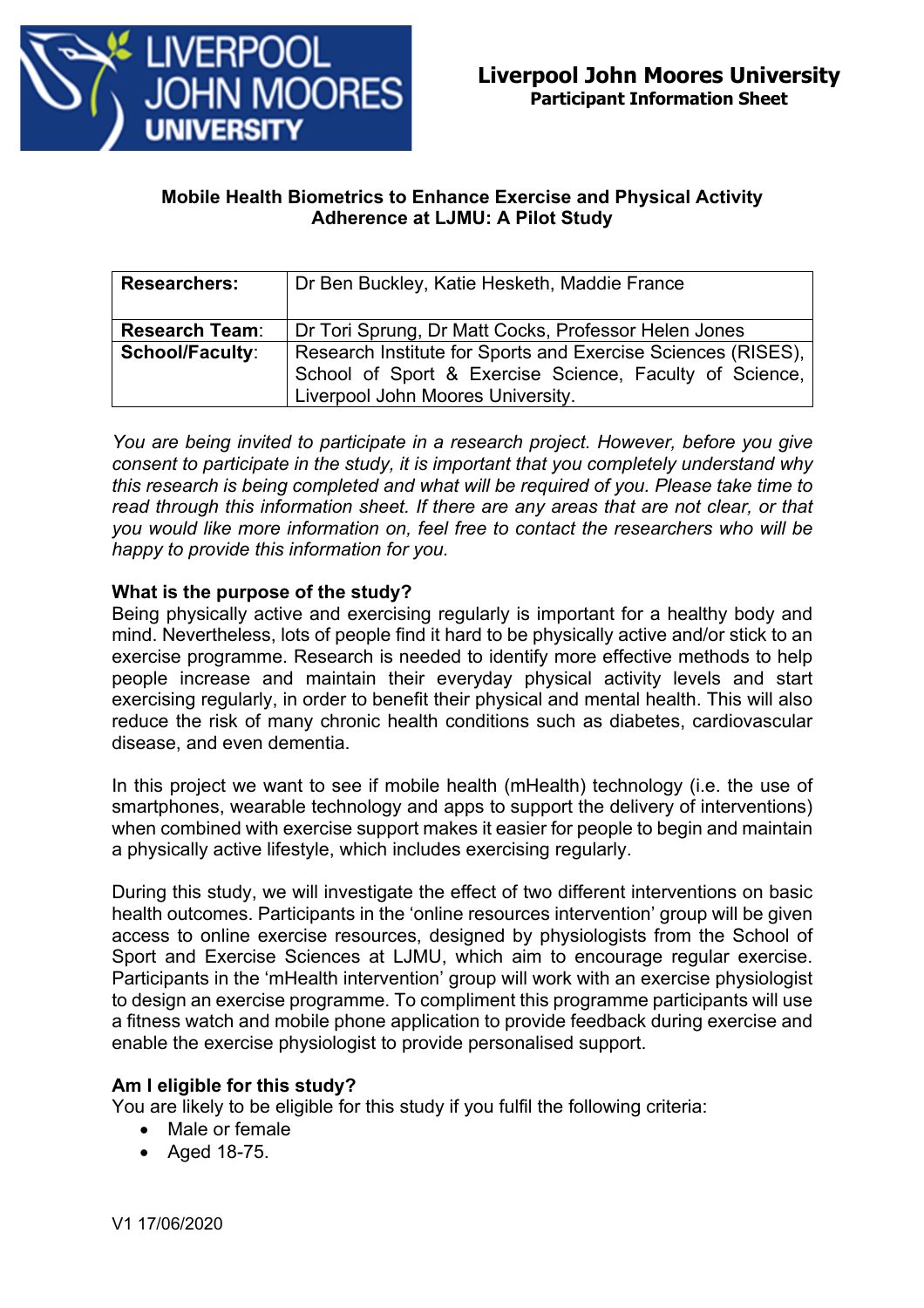- No known cardiovascular or metabolic disorder (e.g. heart failure, diabetes, previous myocardial infarction etc.).
- Not currently meeting the recommended exercise guidelines (this will be determined during a screening appointment with a member of the research team).

Meeting any of the following (exclusion) criteria will prevent you from participating in the study:

- Aged <18 or >75.
- Pregnancy or planning to become pregnant in the next 3 months.
- <6 months postpartum or stopped breastfeeding <1 month before recruitment.
- Not owning a smartphone with a data plan or access to WiFi.

If you are unsure on any of these, then please contact the research team and we will help.

### **Do I have to take part?**

No. Taking part in this study is entirely voluntary. If you would like to participate you will be given this information sheet to keep and be asked to sign a consent form. You are still free to withdraw at any time and without giving a reason. A decision to withdraw will not affect your rights, or any future treatment or service you receive.

### **Benefits:**

All participants will have access to exercise materials developed by physiologists from the School of Sport and Exercise Sciences at LJMU. If randomised to the mHealth intervention group, you will receive a 12-week personalised exercise programme designed with you by an exercise physiologist. As part of the programme, you will receive regular support and encouragement from your exercise physiologist. To compliment this support, you will be provided with a wrist worn fitness watch (Polar Ignite) and access to an online training app (Polar Flow) for the duration of the study. The fitness monitor will act as a personal trainer on your wrist providing live feedback on how to exercise. The training app will help you track your exercise and enable your exercise physiologist to follow your progression and provide personalised feedback.

You will also complete three basic health assessments, and the research team can communicate these to you.

# **Will you be in the mHealth intervention or the Online Resources intervention?**

You have a 50/50 chance of being in the mHealth intervention or online resources intervention. All participants will have the same health assessments and access to online resources designed to encourage regular exercise. Groups will be allocated randomly using a computer programme, the same as tossing a coin, so that it is as fair as possible. Once you have consented to taking part in the study we will randomly allocate you to a group before you begin the trial.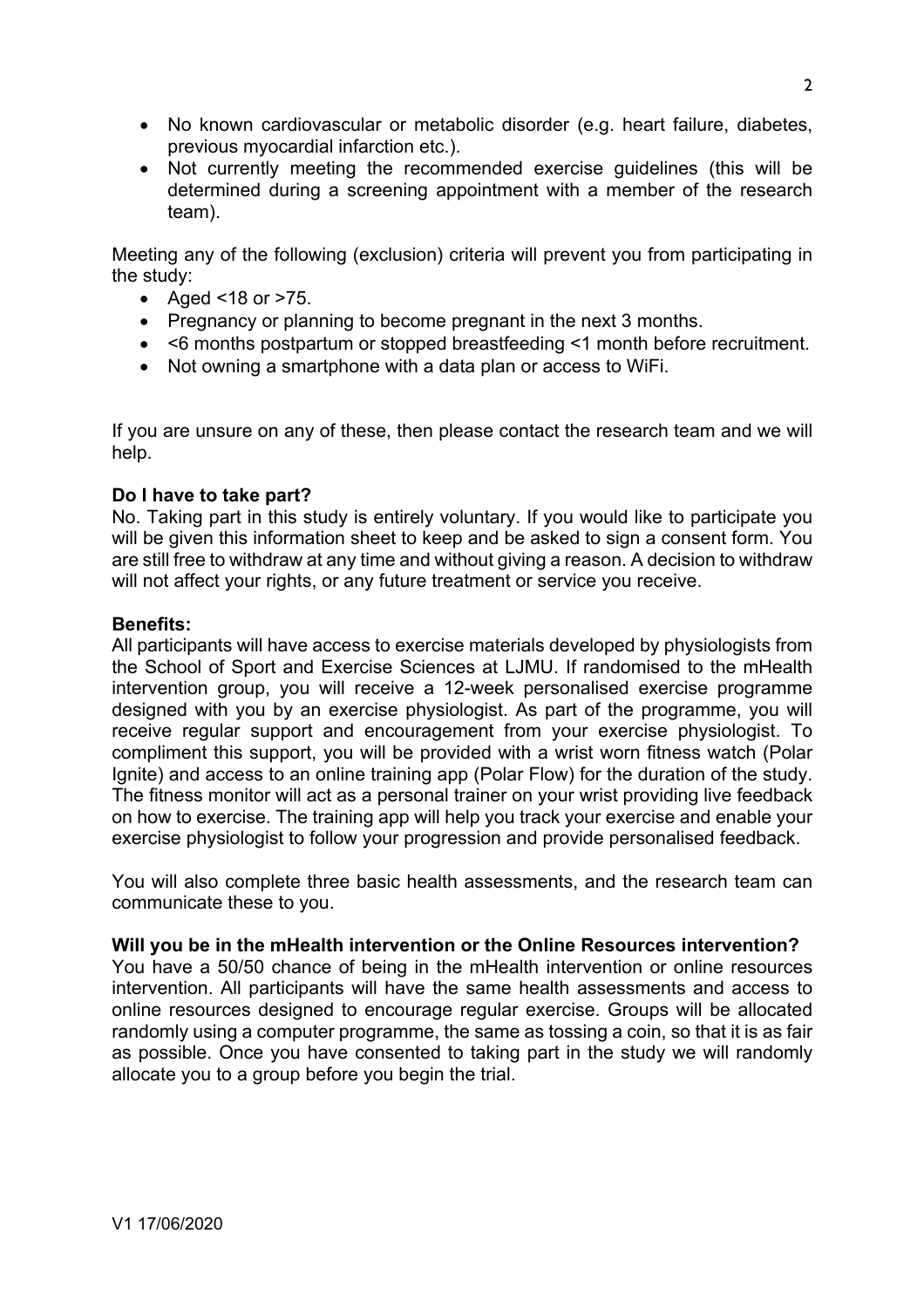#### **If you are randomly assigned to the mHealth intervention, what does the exercise programme involve?**

With support from an exercise physiologist, the aim of the programme will be to slowly increase your exercise levels. You will be able to choose different types of exercise including continuous exercise, time efficient interval exercise and weight training. You will also be able to choose different modes of exercise: outdoor or home-based. You will not need any equipment for this exercise programme.

*Exercise counselling.* You will be offered four exercise counselling sessions during the 12 week programme. These sessions will be performed using an app and will help build your motivation and confidence to train regularly and progress your training with guidance from your exercise physiologist

*Mobile health technology.* To help you achieve your training goals you will be given a fitness watch and access to an online training App. The fitness watch will act as a personal trainer on your wrist, giving you feedback during exercise sessions on how to complete the planned exercise. The training App will allow you to plan your training programme (with the help of your exercise physiologist) and monitor your progress towards the goals you set.

*Support messages*. You will receive weekly personalised feedback on your exercise sessions. This will allow for extra communication between yourself and your exercise physiologist.

### **If you are randomly assigned to the Online Resources intervention, what does the exercise programme involve?**

You will be given access to online resources produced by the School of Sport and Exercise Sciences at LJMU. The resources will guide you through a 12-week exercise programme with the aim of increasing the amount of exercise you do each week. You will be able to choose different types of exercise including continuous exercise, time efficient interval exercise and weight training. You will also be able to choose different modes of exercise: outdoor or home-based. You will not need any equipment for this exercise programme.

# **What do I have to do?**

Due to COVID-19, **ALL** aspects of the study will be remote. Therefore, you will not have any physical contact with researchers and can do everything from the comfort of your own home. If you agree to taking part in the study we will ask you to do three health assessments (each taking approximately 30 minutes). One will be performed before the start of the exercise programme (week 0, Pre), one mid-way through the intervention (week 6, Mid), and one on completion of the programme (week 12, Post). Details of what you can expect during the health assessments are explained below. We will provide you with detailed instructions on how to take the measures, alongside support from a member of the research team via phone or video-call. We will post all the equipment you need to an address of your choosing.

### **Initial meeting**

We will arrange an initial meeting, via telephone or video call (depending on your preference), so you can ask any questions you may have about the study. We will also assess your eligibility for the study using a physical activity readiness questionnaire, and some basic screening questions. If you wish to take part in the study and are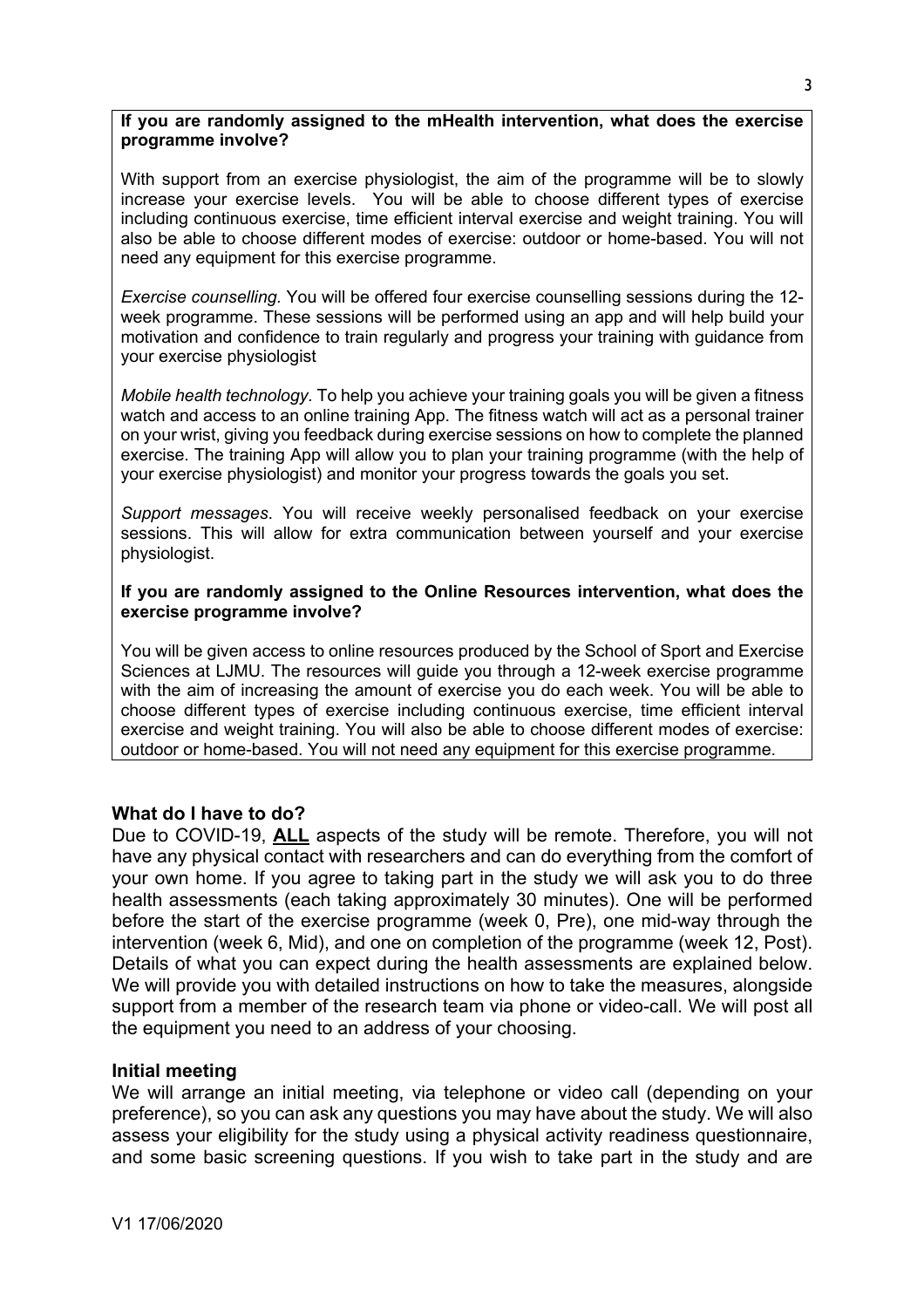eligible, we will ask you to sign the document using the digital signature tool in Microsoft Word.

#### **Health assessment**

Pre, mid and post exercise programme health assessments will be identical, unless stated below. Prior to the health assessments a member of the study team will call/video-call you to go over the protocol and techniques for each measure. You will also be given written and video resources to help you with the measures.

You will be asked to complete the health assessments in the morning having completed an overnight fast, without caffeine, alcohol or vigorous exercise the day before testing. Before completing the assessment, we will ask you to drink a glass of water. The assessment should take approximately 30 minutes.

#### *Body characteristics*

We will ask you to measure your height, weight and waist circumference. We will provide you with a tape measure, and scales if you do not have any.

#### *Blood Pressure*

We will ask you to measure your blood pressure with a home use blood pressure monitor (similar to what is used at GP surgeries). You will be asked to wrap the blood pressure cuff around your upper arm and record your blood pressure three times.

#### *Blood sample*

You will be asked to provide a blood sample pre and post the training period. Using a commercially available home testing kit (www.MonitorMyHealth.org.uk) we will ask you to collect a small blood sample from your finger. Using a lancet, you will be asked to make a small cut on your finger (you will feel a small scratch). You will then be asked to fill a very small tube with 500ul of blood (equivalent to 4-5 drops of blood).

From these samples we will assess your HbA1c, total cholesterol, HDL cholesterol, LDL cholesterol and triglycerides. Your blood samples will be sent by you to be tested in an NHS laboratory (via a prepaid envelope provided with the testing kit). Your identify will not be available to the laboratory analysing the sample. The only information provided to the laboratory will be your study ID. Only the direct research team will have access to your personal information. Once your sample has been analysed it will be disposed of in line with the Human Tissue Act. Blood samples will only be taken Pre and Post the intervention.

#### *Wearables*

We will ask you to wear two devices to track your physical activity and blood sugar levels for 7 days after the health assessment.

- 1. You will be asked to wear a physical activity monitor on your wrist (similar to a watch).
- 2. You will also be asked to wear a flash glucose monitor. This device uses a small sensor inserted under the skin on your upper arm to check sugar levels throughout the 7-day period. To start the sensor we will ask you to scan it with a reader device. After the 7-day recording period we will ask you to scan the sensor again before removing it. Flash glucose monitoring will only be done pre and post the programme.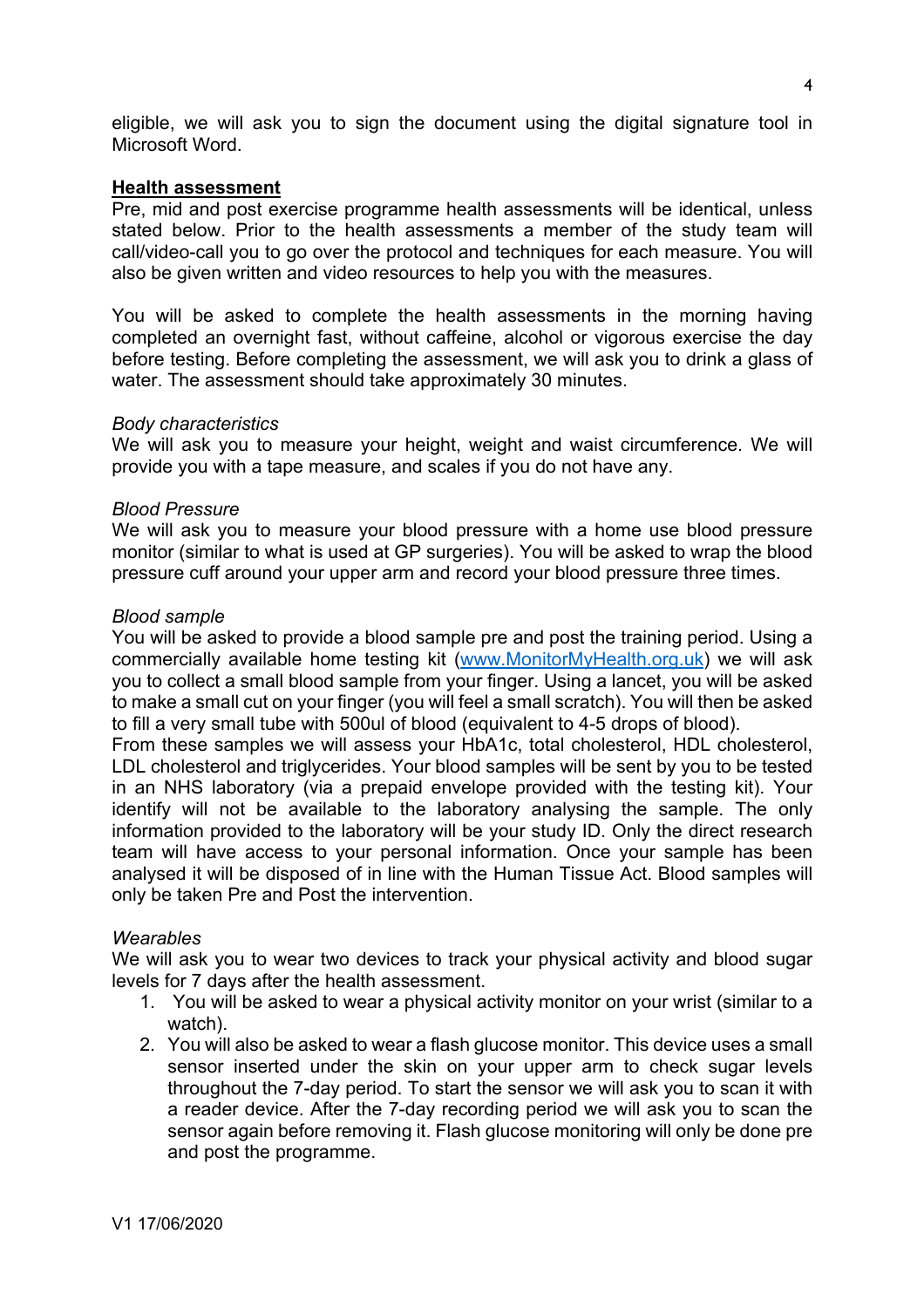Following the 7 day recording period we will ask you to return the physical activity monitor and the flash glucose monitor sensor and reader by putting them in a (prepaid) stamped addressed envelope and placing in the post.

### *Questionnaires*

As part of the health assessment, you will be asked to complete three online questionnaires. You can decide not to complete a questionnaire or any specific questions. The questionnaires will ask about: 1) your typical exercise levels over the past week; 2) the impact of your health status on your everyday life (e.g. limitations in physical activities because of any health problems, perceived pain, and vitality); and 3) your motivation for regular exercise.

We will also ask you to complete two surveys during this study. The first survey will be after the initial baseline testing and will ask you about your experiences of the testing. The second survey will be after the 12-week intervention and will ask you about your perceptions of the intervention and resources. We will also ask you for any recommendations to improve the study.

### **Monitoring**

You will be asked to complete an online questionnaire about the amount of exercise you completed over the last week. You will complete this questionnaire after 4, 8 and 12 weeks of the programme.

If you are randomised to the online resources intervention, you will be provided with a heart rate sensor for the duration of the study that we will ask you to wear on your forearm during any exercise sessions you perform during the 12 weeks. The device uses a simple elastic strap to keep a plastic sensor in contact with your skin. The device will not give you any feedback during exercise and the data will only be available to the research team.

### Interview

You **may** be asked to take part in one or two phone/video (as preferred) interviews during this research study. If invited to the first interview (after completing baseline testing) you will be asked about your experiences of collecting your own health measures. If invited to the second interview at the end of the 12-week programme you will be asked about your experiences of the intervention and resources.

If you are interviewed the audio recording will be recorded on a password protected device. This recording will then be transcribed and anonymised so the typed discussion will not be identifiable to you. You are free to decline the interview or to be audio-recorded. You should be comfortable with the recording process and you are free to stop the recording at any time. If you are offered to participate in an interview, a member of the research team will explain the process and give you an opportunity to ask any questions before making a decision on whether to participate.

### Mobile Apps

Participants in the mHealth intervention group will be asked to download the training App (Polar Flow) and a video calling App (Zoom). No personal information or sign-up is required for the Zoom App to work. The research team do not own the data recorded on the Polar Flow mobile apps or downloaded to Polar Flow website. The data is owned by POLAR Electro. However, no personal data will be provided to the company as a unique login and password will be created for you using a study code. We will provide you with a copy of the privacy policies before consenting to the study. We will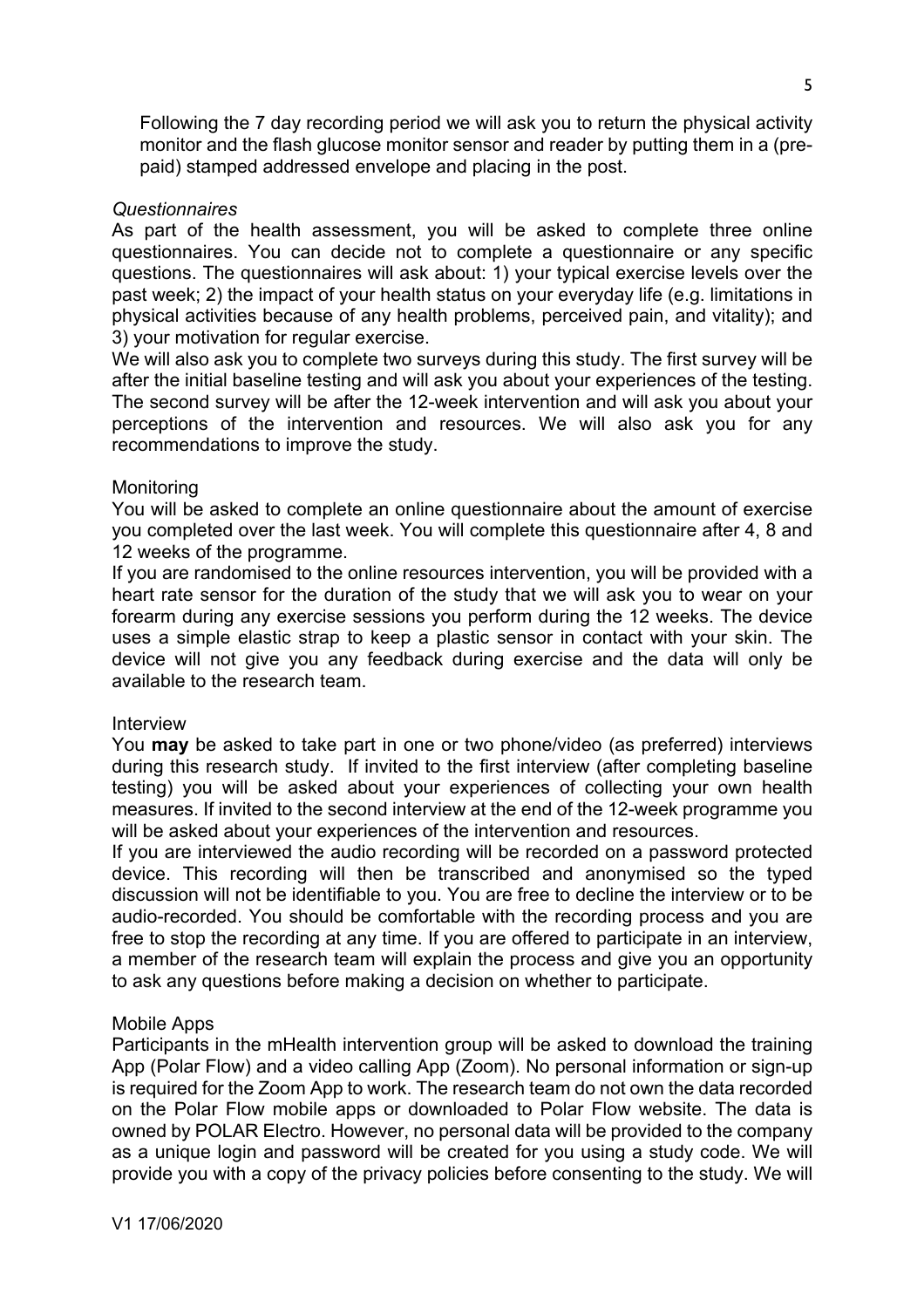then ask for your permission to use the mobile app and website. The mobile applications used in this study require information to be downloaded from your phone to cloud storage. This will use your mobile phone data and as such could cost you money which the research team will not reimburse. To avoid using your mobile data this process can be done using Wi-Fi.

# **Are There Any Risks?**

- Blood Sampling: You will collect a finger prick blood sample at two different time points during the 12-week programme (week 0 and 12). You may experience some sensitivity where the blood sample is taken and perhaps a small bruise, but this will be short-lived and normally only last ~24 hours. The research team will provide detailed information on how to do this and all the necessary equipment. You will also have a meeting (phone or video as preferred) where you can discuss this test and any other aspects of the programme, ask questions, and get expert information before agreeing to be a participant.
- Exercise: You will experience fatigue during the exercise sessions. This is normal and will be short-lived and you should fully recover within hours of the process. As you are a healthy participant there is an extremely small risk of a cardiac event or complication which ranges from 1 in 400,000 – 800,000 hours of exercise in adults without existing heart disease.

At any stage throughout the experiment you are free to withdraw from a test and/or the study as a whole and therefore can stop the testing immediately at any time.

# **Will I be recorded and how will the recorded media be used?**

If you are randomised to the mHealth intervention group, we will ask if we can audiorecord your exercise counselling meetings with the exercise physiologist. This is so we can observe the progression of discussions that occur over the 12-week intervention. You may also be invited to an interview to discuss your experiences of the intervention and study process. A member of the research team will explain the audio-recording process and you will have a chance to ask questions before deciding whether you are happy or not for the exercise counselling meetings to be recorded, and whether to participate in an interview. You are free to decline to be audio-recorded. Your decision will not affect your participation in the study.

Audio-recordings will be made on a password protected device. This recording will then be transcribed and anonymised so the typed discussion will not be identifiable to you. You should be comfortable with the recording process and you are free to stop the recording at any time.

# **What will happen to my blood sample?**

You will be asked to provide a blood sample pre and post the training period. From these samples we will assess your HbA1c, total cholesterol, HDL cholesterol and triglycerides. Your blood samples will be sent by you to be tested in an NHS laboratory (via a prepaid envelope provided with the testing kit). Your identify will not be available to the laboratory analysing the sample. The only information provided to the laboratory will be your study ID. Only the direct research team will have access to your personal information. Once your sample has been analysed it will be disposed of in line with the Human Tissue Act.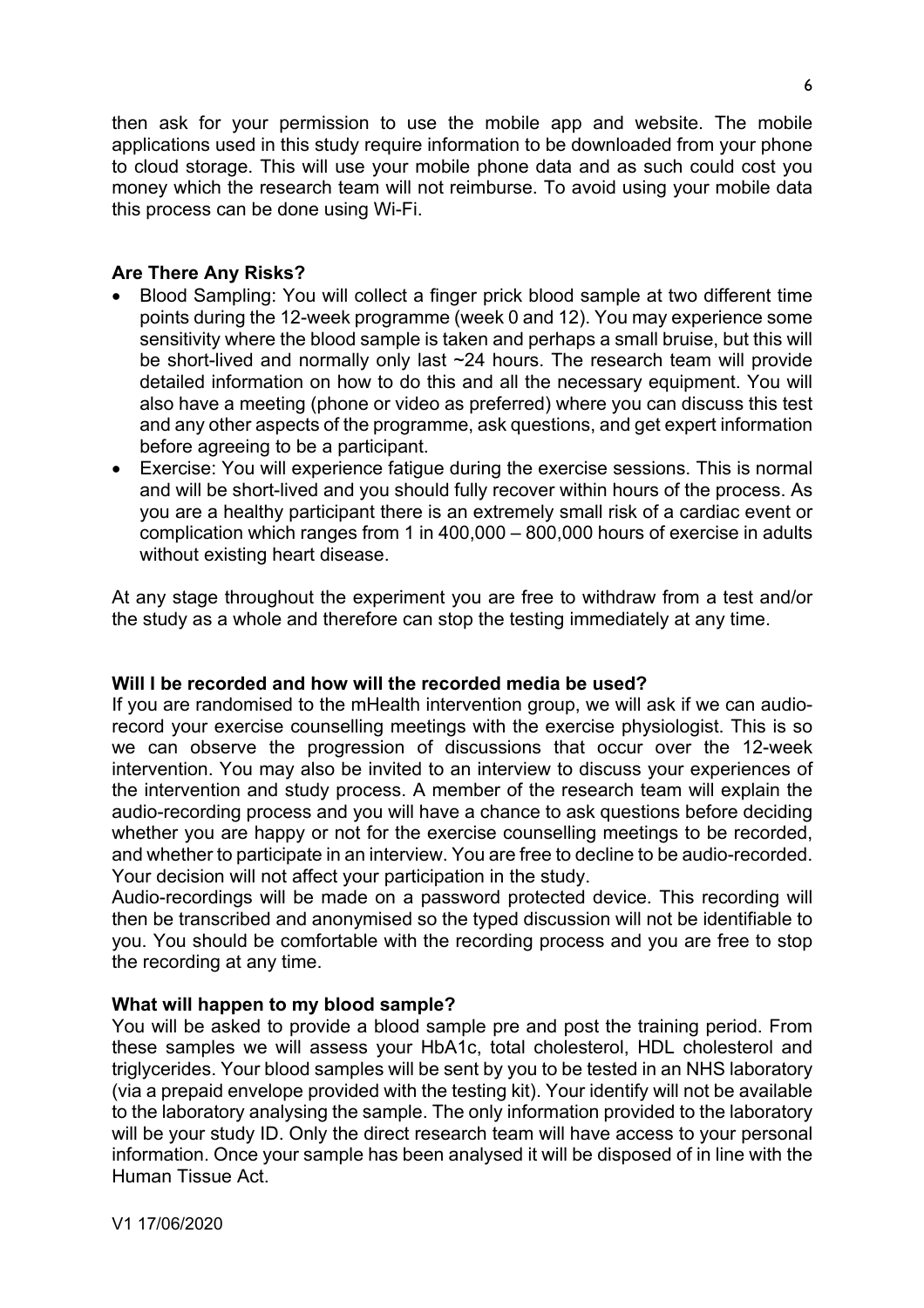**Will my General Practitioner/family doctor (GP) be informed of my participation?**

No. We will not contact or send any information of yours to your GP. However, if any measures are identified outside of 'normal' ranges, you will be informed and encouraged to contact your GP.

# **What will happen to the data provided and how will my taking part in this project be kept confidential?**

During the study we will collect personal data from you (name, date of birth, phone number and email address). This data will be collected so we can keep in touch with you while you are on the study. The data will be stored on password protected files on password protected computers, accessed only by the direct research team. Once you have completed the study, we will destroy this information, unless you would like a copy of the final study results. If you would like a copy of the final results, we will retain your name, phone number and email address (stored as above) so we can contact you later. The results should be available 1 year after you complete the study. Your personal data will then be deleted.

As well as personal data we will collect study data. All data will be labelled with a specific study ID code, not with your name. This will mean your data will not be identifiable to you. This data will be destroyed 5 years following completion of the study.

# **What will happen to the results of the research project?**

We aim to present the outcomes of the study in scientific journals and at conferences, but names of participants will never be disclosed.

# **What if we find something unexpected?**

We will not contact or send any information of yours to your GP. However, if any measures are identified outside of 'normal' ranges, you will be informed and encouraged to contact your GP.

# **Who is organising and funding the study?**

This study is organised and funded by Liverpool John Moores University.

### **Who has reviewed this study?**

This study (project ID: XXX) has been reviewed by Liverpool John Moores University ethics committee and received ethics clearance (XXX).

### **What if something goes wrong?**

All procedures have been included within Liverpool John Moores University Liability Insurances and if you are harmed in any way by taking part in this research project your normal rights apply and you may have grounds for legal action.

If you have any concerns regarding your involvement in this research, please discuss these with the researcher in the first instance. If you wish to make a complaint, please contact researchethics@ljmu.ac.uk and your communication will be re-directed to an independent person as appropriate.